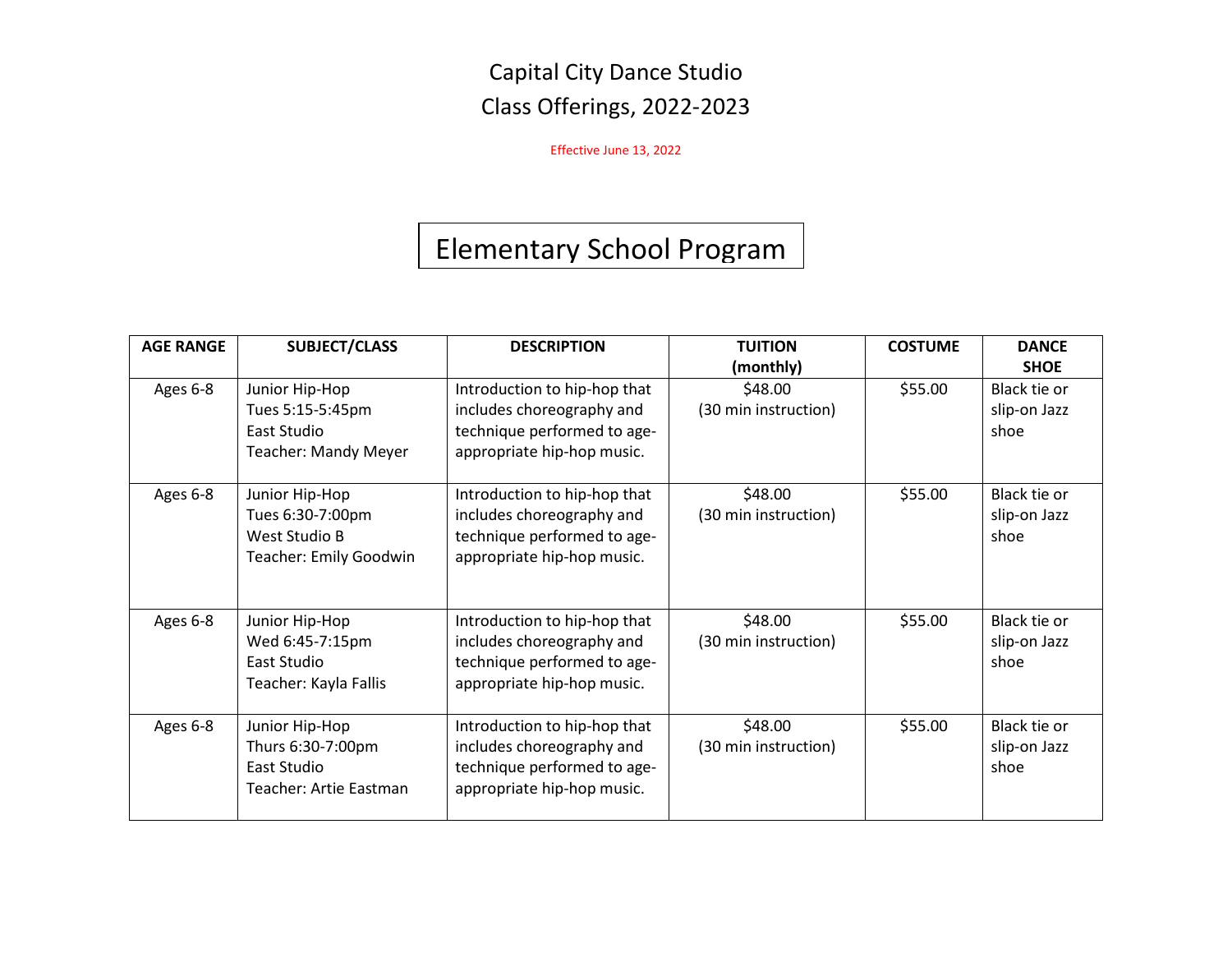| <b>AGE RANGE</b> | <b>SUBJECT/CLASS</b>                                                                               | <b>DESCRIPTION</b>                                                                                                                                                               | <b>TUITION</b><br>(monthly)     | <b>COSTUME</b> | <b>DANCE</b><br><b>SHOE</b>                                                                        |
|------------------|----------------------------------------------------------------------------------------------------|----------------------------------------------------------------------------------------------------------------------------------------------------------------------------------|---------------------------------|----------------|----------------------------------------------------------------------------------------------------|
| Ages 6-8         | <b>Ballet/Gymnastics</b><br>Wed 5:15-6:00pm<br>East Studio<br>Teacher: Emily Goodwin               | Available for younger<br>students who benefit from<br>experiencing two subjects in<br>a single-class format. Ballet<br>technique and tumbling<br>involved.                       | \$58.00<br>(45 min instruction) | \$55.00        | <b>Pink Ballet</b><br>preferred<br>(black or<br>white ballet<br>optional)                          |
| Ages 6-8         | <b>Ballet/Gymnastics</b><br>Thurs 6:15-7:00pm<br>West Studio A<br>Teacher: Stephanie<br>Wooldridge | Available for younger<br>students who benefit from<br>experiencing two subjects in<br>a single-class format. Ballet<br>technique and tumbling<br>involved.                       | \$58.00<br>(45 min instruction) | \$55.00        | <b>Pink Ballet</b><br>preferred<br>(black or<br>white ballet<br>optional)                          |
| Ages 6-8         | Ballet/Tap<br>Tues 5:45-6:30pm<br>East Studio<br><b>Teacher: Mandy Meyer</b>                       | Available for younger<br>students who benefit from<br>experiencing two subjects in<br>a single-class format. Ballet<br>technique and rhythmic<br>footwork/sequences<br>involved. | \$58.00<br>(45 min instruction) | \$55.00        | <b>Pink Ballet</b><br>preferred<br>(black or<br>white ballet<br>optional)/<br><b>Black tie Tap</b> |
| Ages 6-8         | Ballet/Tap<br>Wed 5:15-6:00pm<br>West Studio A<br>Teacher: Stephanie<br>Wooldridge                 | Available for younger<br>students who benefit from<br>experiencing two subjects in<br>a single-class format. Ballet<br>technique and rhythmic<br>footwork/sequences<br>involved. | \$58.00<br>(45 min instruction) | \$55.00        | <b>Pink Ballet</b><br>preferred<br>(black or<br>white ballet<br>optional)/<br><b>Black tie Tap</b> |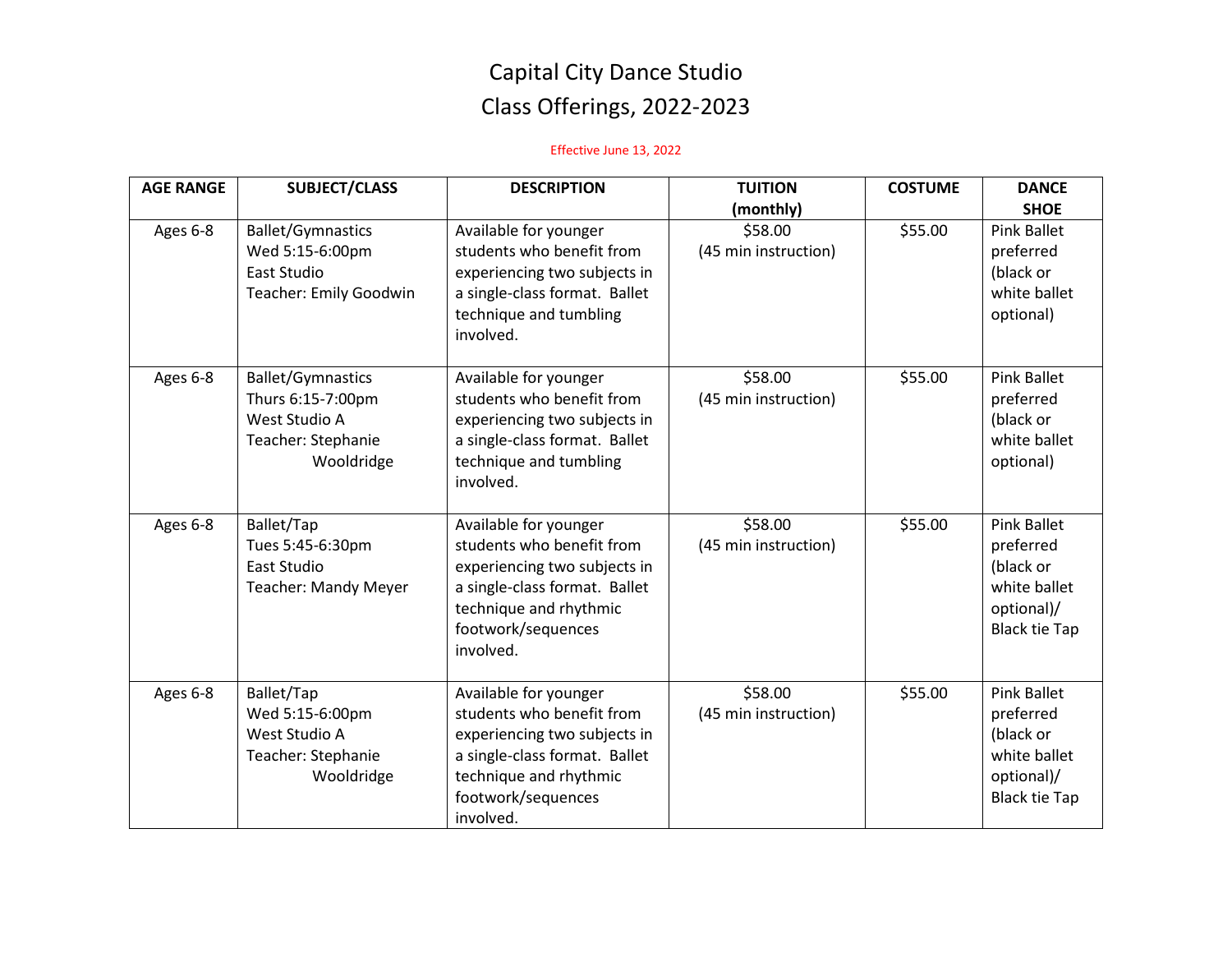| <b>AGE RANGE</b> | <b>SUBJECT/CLASS</b>                                                                  | <b>DESCRIPTION</b>                                                                                                                                                               | <b>TUITION</b><br>(monthly)     | <b>COSTUME</b> | <b>DANCE</b><br><b>SHOE</b>                                                                 |
|------------------|---------------------------------------------------------------------------------------|----------------------------------------------------------------------------------------------------------------------------------------------------------------------------------|---------------------------------|----------------|---------------------------------------------------------------------------------------------|
| Ages 6-8         | Ballet/Tap<br>Sat 11:15am-12:00pm<br>West Studio A<br><b>Teacher: Kristen Fuchs</b>   | Available for younger<br>students who benefit from<br>experiencing two subjects in<br>a single-class format. Ballet<br>technique and rhythmic<br>footwork/sequences<br>involved. | \$58.00<br>(45 min instruction) | \$55.00        | Pink Ballet<br>preferred<br>(black or<br>white ballet<br>optional)/<br><b>Black tie Tap</b> |
| Ages 6-8         | Ballet/Hip-Hop<br>Mon 6:30-7:15pm<br>East Studio<br><b>Teacher: Lauren Rose</b>       | Ballet technique and<br>placement with an additional<br>subject class format that<br>includes choreography and<br>technique performed to age-<br>appropriate hip-hop music.      | \$58.00<br>(45 min instruction) | \$55.00        | <b>Pink Ballet</b><br>shoe/Black tie<br>or slip-on Jazz<br>shoe                             |
| Ages 6-8         | Ballet/Hip-Hop<br>Thurs 6:45-7:30pm<br>West Studio B<br><b>Teacher: Emily Goodwin</b> | Ballet technique and<br>placement with an additional<br>subject class format that<br>includes choreography and<br>technique performed to age-<br>appropriate hip-hop music.      | \$58.00<br>(45 min instruction) | \$55.00        | <b>Pink Ballet</b><br>shoe/Black tie<br>or slip-on Jazz<br>shoe                             |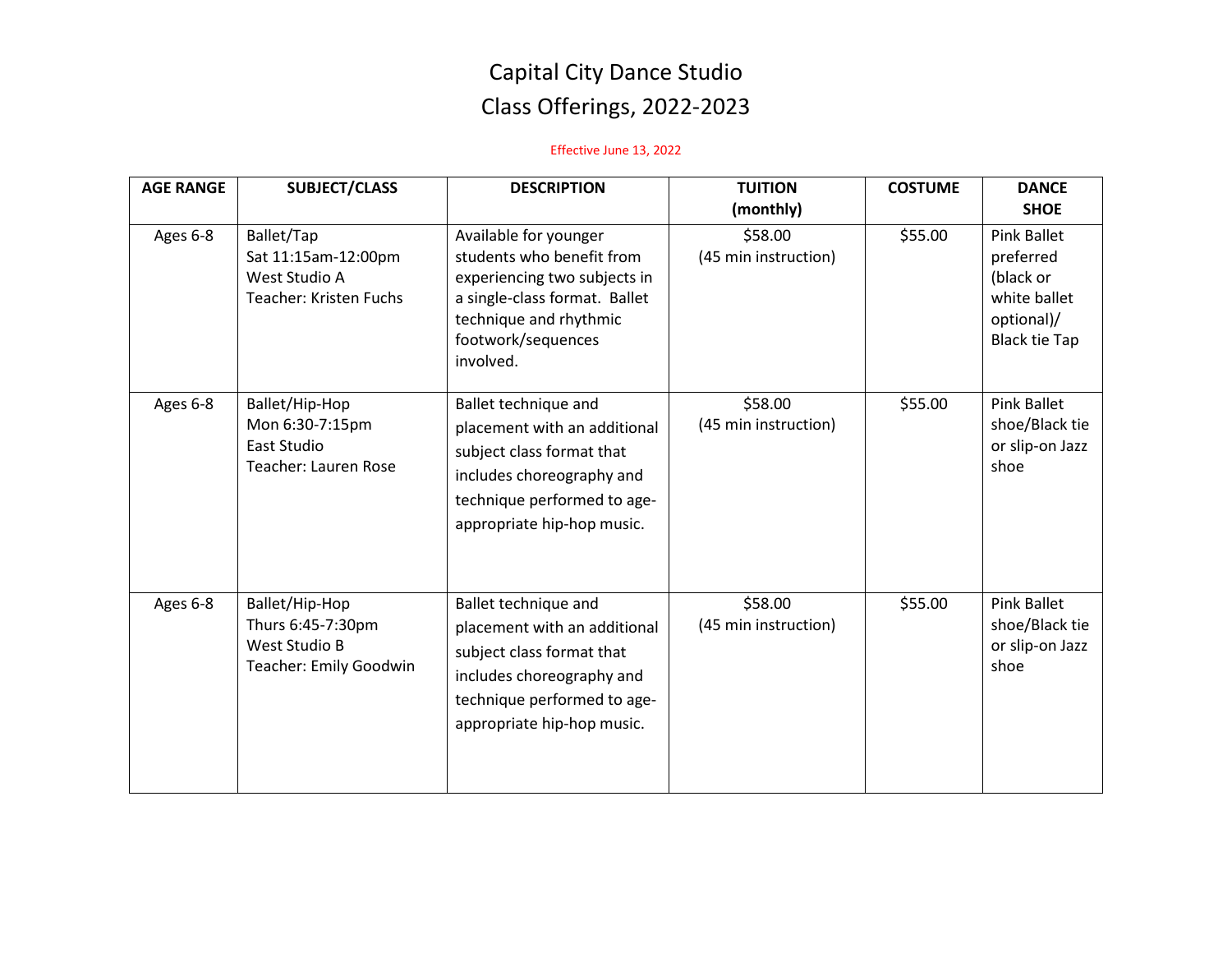| <b>AGE RANGE</b> | <b>SUBJECT/CLASS</b>                                                        | <b>DESCRIPTION</b>                                                                                                                                                                                                            | <b>TUITION</b><br>(monthly)     | <b>COSTUME</b> | <b>DANCE</b><br><b>SHOE</b>          |
|------------------|-----------------------------------------------------------------------------|-------------------------------------------------------------------------------------------------------------------------------------------------------------------------------------------------------------------------------|---------------------------------|----------------|--------------------------------------|
| Ages 6-9         | Acro<br>Mon 7:15-7:45pm<br>East Studio<br>Teacher: Abigail Hackett          | Acro is a style of dance that<br>combines classical dance<br>technique with precision<br>acrobatic elements. It is<br>defined by its athletic<br>character and involves the<br>use of mats and various<br>tumbling equipment. | \$48.00<br>(30 min instruction) | \$55.00        | N/A<br>(Bare feet)                   |
| Ages 6-9         | Acro<br>Thurs 6:15-6:45pm<br>West Studio B<br><b>Teacher: Kristen Fuchs</b> | Acro is a style of dance that<br>combines classical dance<br>technique with precision<br>acrobatic elements. It is<br>defined by its athletic<br>character and involves the<br>use of mats and various<br>tumbling equipment. | \$48.00<br>(30 min instruction) | \$55.00        | N/A<br>(Bare feet)                   |
| <b>Ages 8-10</b> | Hip-Hop/Acro<br>Mon 7:45-8:30pm<br>East Studio<br>Teacher: Abigail Hackett  | Hip-Hop/Acro is a<br>combination class that<br>involves hip-hop dance styles<br>as well as jazz technique.<br>Also included are precision<br>acrobatic elements using<br>mats and various tumbling<br>equipment.              | \$58.00<br>(45 min instruction) | \$55.00        | Black tie or<br>slip-on Jazz<br>shoe |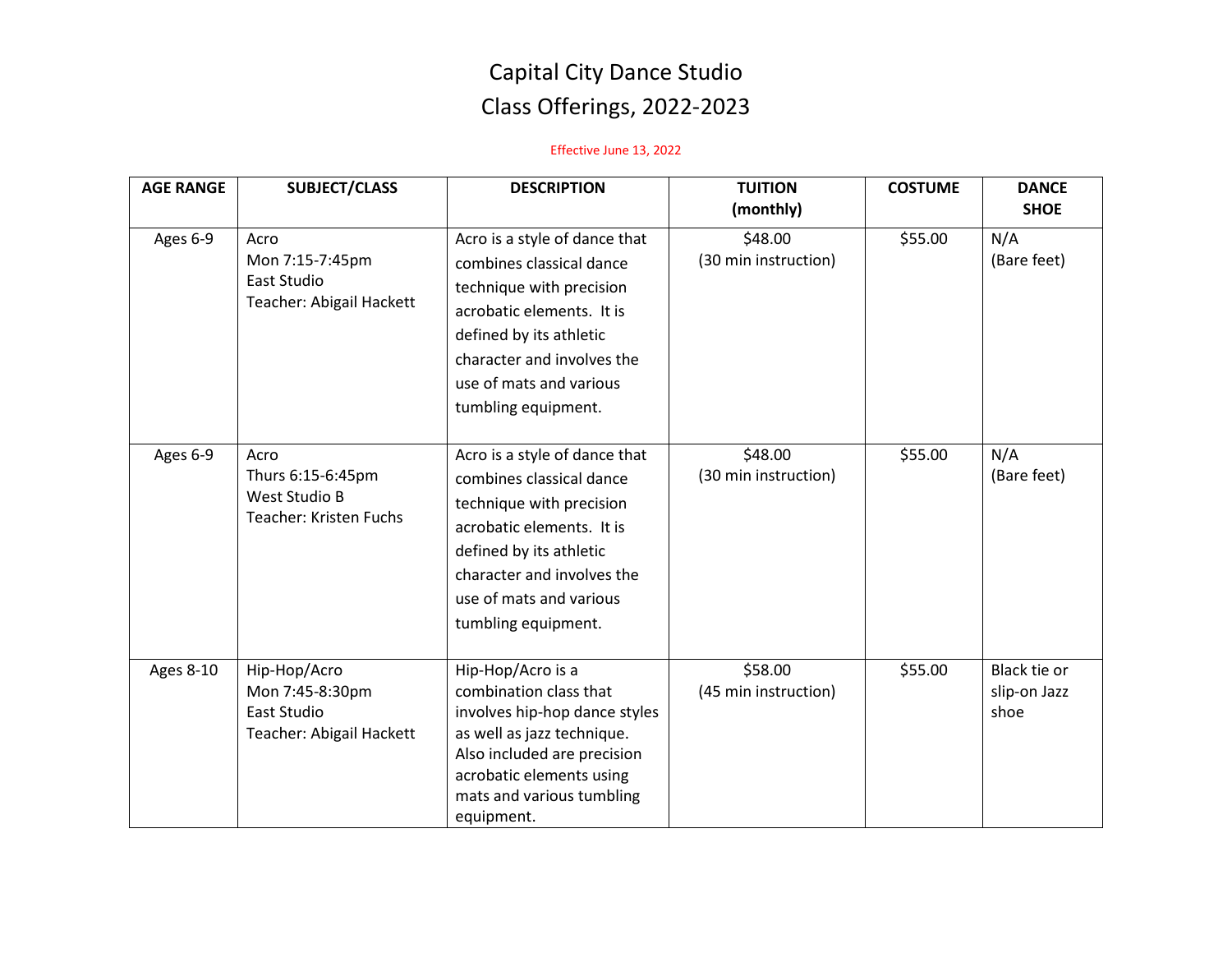| <b>AGE RANGE</b> | <b>SUBJECT/CLASS</b>                                                                 | <b>DESCRIPTION</b>                                                                                                                                                                                               | <b>TUITION</b>                  | <b>COSTUME</b>               | <b>DANCE</b>                                                                |
|------------------|--------------------------------------------------------------------------------------|------------------------------------------------------------------------------------------------------------------------------------------------------------------------------------------------------------------|---------------------------------|------------------------------|-----------------------------------------------------------------------------|
|                  |                                                                                      |                                                                                                                                                                                                                  | (monthly)                       |                              | <b>SHOE</b>                                                                 |
| Ages 8-10        | Hip-Hop/Acro<br>Tues 6:30-7:15pm<br>West Studio A<br><b>Teacher: Caroline Carter</b> | Hip-Hop/Acro is a<br>combination class that<br>involves hip-hop dance styles<br>as well as jazz technique.<br>Also included are precision<br>acrobatic elements using<br>mats and various tumbling<br>equipment. | \$58.00<br>(45 min instruction) | \$55.00                      | Black tie or<br>slip-on Jazz<br>shoe                                        |
| <b>Ages 8-10</b> | Hip-Hop/Acro<br>Thurs 7:00-7:45pm<br>East Studio<br>Teacher: Artie Eastman           | Hip-Hop/Acro is a<br>combination class that<br>involves hip-hop dance styles<br>as well as jazz technique.<br>Also included are precision<br>acrobatic elements using<br>mats and various tumbling<br>equipment. | \$58.00<br>(45 min instruction) | \$55.00                      | Black tie or<br>slip-on Jazz<br>shoe                                        |
| Ages 8-10        | Jazz/Tap<br>Mon 5:15-6:15pm<br>West Studio A<br>Teacher: Jaime Carter                | Instruction of hip-hop and<br>technique with an additional<br>subject class format that<br>includes rhythmic footwork.                                                                                           | \$68.00<br>(60 min instruction) | \$55.00 each<br>(2 costumes) | Black tie or<br>slip-on Jazz<br>shoe/Tan tie<br>Tap shoe (not<br>high heel) |
| <b>Ages 8-10</b> | Jazz/Tap<br>Tues 6:30-7:30pm<br>East Studio<br><b>Teacher: Casey Roberts</b>         | Instruction of hip-hop and<br>technique with an additional<br>subject class format that<br>includes rhythmic footwork.                                                                                           | \$68.00<br>(60 min instruction) | \$55.00 each<br>(2 costumes) | Black tie or<br>slip-on Jazz<br>shoe/Tan tie<br>Tap shoe (not<br>high heel) |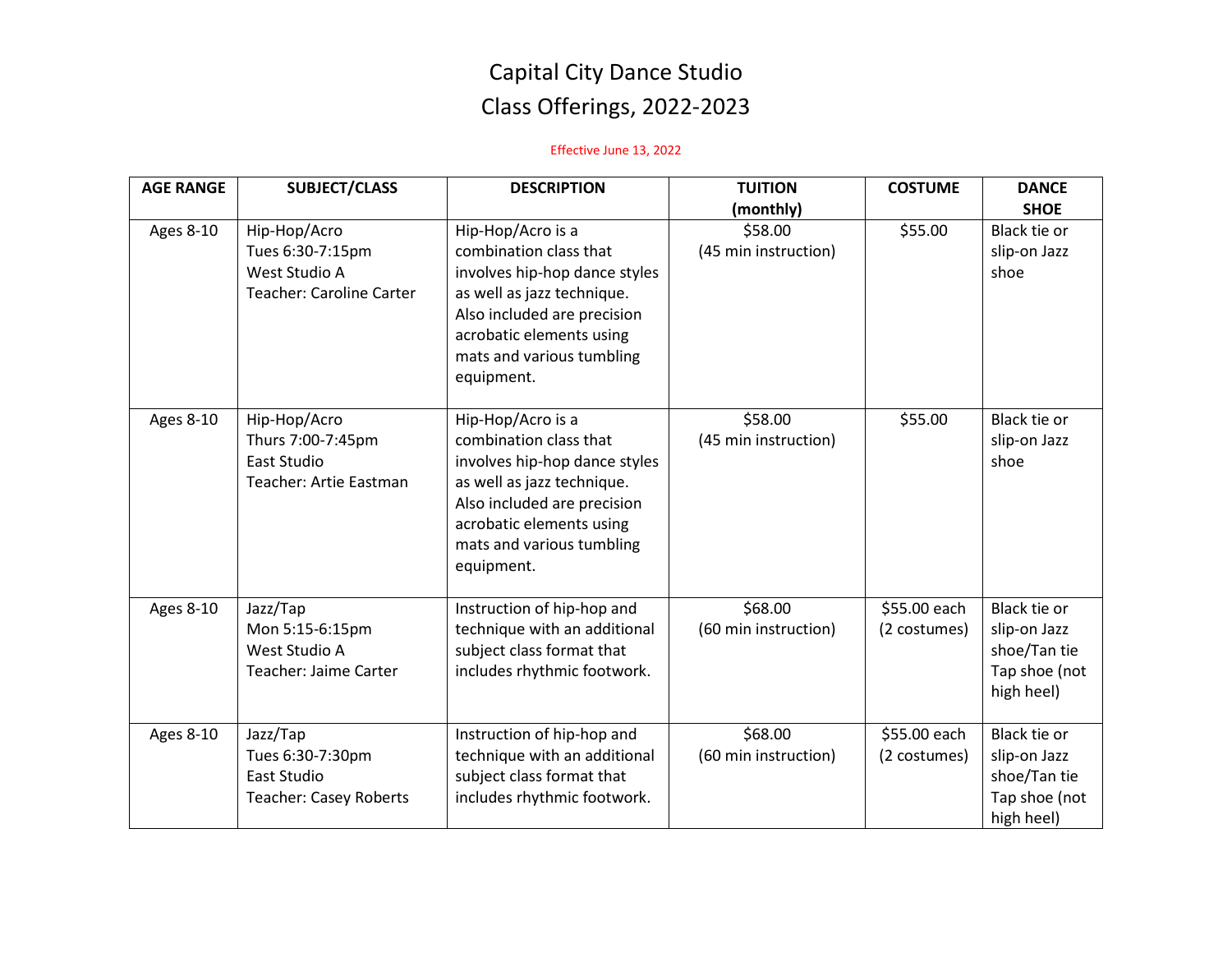| <b>AGE RANGE</b> | <b>SUBJECT/CLASS</b>         | <b>DESCRIPTION</b>           | <b>TUITION</b>       | <b>COSTUME</b> | <b>DANCE</b>       |
|------------------|------------------------------|------------------------------|----------------------|----------------|--------------------|
|                  |                              |                              | (monthly)            |                | <b>SHOE</b>        |
| Ages 8-10        | Jazz/Tap                     | Instruction of hip-hop and   | \$68.00              | \$55.00 each   | Black tie or       |
|                  | Wed 7:15-8:15pm              | technique with an additional | (60 min instruction) | (2 costumes)   | slip-on Jazz       |
|                  | East Studio                  | subject class format that    |                      |                | shoe/Tan tie       |
|                  | Teacher: Kayla Fallis        | includes rhythmic footwork.  |                      |                | Tap shoe (not      |
|                  |                              |                              |                      |                | high heel)         |
| <b>Ages 8-11</b> | Pre-Pointe                   | Instruction on proper body   | \$48.00              | \$60.00        | <b>Pink Ballet</b> |
|                  | Mon 6:45-7:15pm              | placement and position in    | (30 min instruction) |                | shoe $-$ flat      |
|                  | West Studio B                | preparation for possible     |                      |                | (not pointe        |
|                  | Teacher: Kristie             | future pointe work.          |                      |                | shoe)              |
|                  | Wooldridge                   |                              |                      |                |                    |
|                  |                              |                              |                      |                |                    |
| <b>Ages 8-11</b> | Pre-Pointe *                 | Instruction on proper body   | \$48.00              | \$60.00        | <b>Pink Ballet</b> |
|                  | Wed 6:45-7:15pm              | placement and position in    | (30 min instruction) |                | shoe $-$ flat      |
|                  | <b>West Studio B</b>         | preparation for possible     |                      |                | (not pointe        |
|                  | Teacher: Sarah Bishop        | future pointe work.          |                      |                | shoe)              |
|                  |                              |                              |                      |                |                    |
| <b>Ages 8-11</b> | Lyrical *                    | Interpretation of music      | \$48.00              | \$55.00        | Tan "Dance         |
|                  | Wed 7:15-7:45pm              | through freestyle movement.  | (30 min instruction) |                | Paws" or           |
|                  | <b>West Studio B</b>         | Aids dancers in becoming     |                      |                | similar slip-on    |
|                  | Teacher: Sarah Bishop        | less self-conscious as they  |                      |                | lyrical half-      |
|                  |                              | build confidence in          |                      |                | sandal style       |
|                  |                              | expressing themselves.       |                      |                |                    |
|                  |                              |                              |                      |                |                    |
| <b>Ages 8-11</b> | Jazz *                       | Instruction of hip-hop and   | \$48.00              | \$55.00        | Black tie or       |
|                  | Wed 7:45-8:15pm              | technique.                   | (30 min instruction) |                | slip-on jazz       |
|                  | West Studio B                |                              |                      |                | shoe               |
|                  | <b>Teacher: Paige Catron</b> |                              |                      |                |                    |
|                  |                              |                              |                      |                |                    |